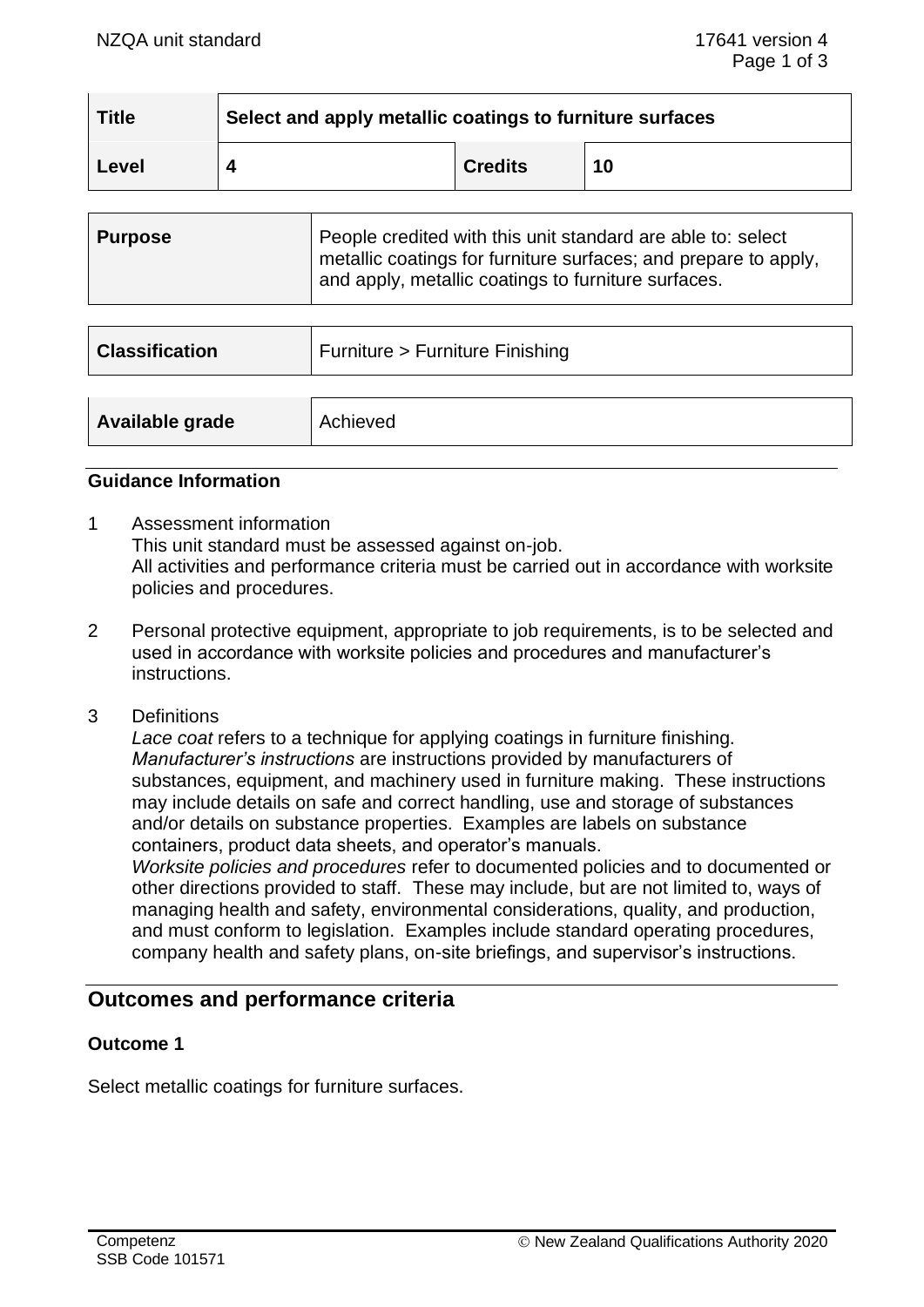# **Performance criteria**

1.1 Job specifications are obtained and interpreted.

Range surfaces to be coated, type of coating, top coat.

1.2 Spray equipment for the job is selected in accordance with job specifications.

Range any of – conventional, high-volume low pressure.

- 1.3 Metallic coating is selected in accordance with job specifications.
- 1.4 Drying method, platforms, drying racks, and trolleys are selected in accordance with job specifications.

# **Outcome 2**

Prepare to apply metallic coatings to furniture surfaces.

### **Performance criteria**

- 2.1 Prepared surface is checked and confirmed to be free of defects.
- 2.2 Metallic coating is thinned in accordance with manufacturer's instructions and applied to test piece.
- 2.3 Test piece is checked against colour chart or client sample to ensure metallic coating is in accordance with job specifications.
- 2.4 Spray equipment is set up and tested.

Range none of – spitting, fluttering, half mooning, contaminants.

- 2.5 Metallic base coats are applied using lace coat technique in accordance with job specifications ensuring base coats are free from defects and blemishes and left to dry.
	- Range defects and blemishes runs, orange peel, dust, sanding marks, streaking, silicon reactions, waxing, overspray, blistering, solvent entrapment.
- 2.6 Metallic coating is re-thinned.

### **Outcome 3**

Apply metallic coatings to furniture surfaces.

### **Performance criteria**

3.1 Final metallic coating is applied and left to dry.

Range cross hatching, dusting or feather coating.